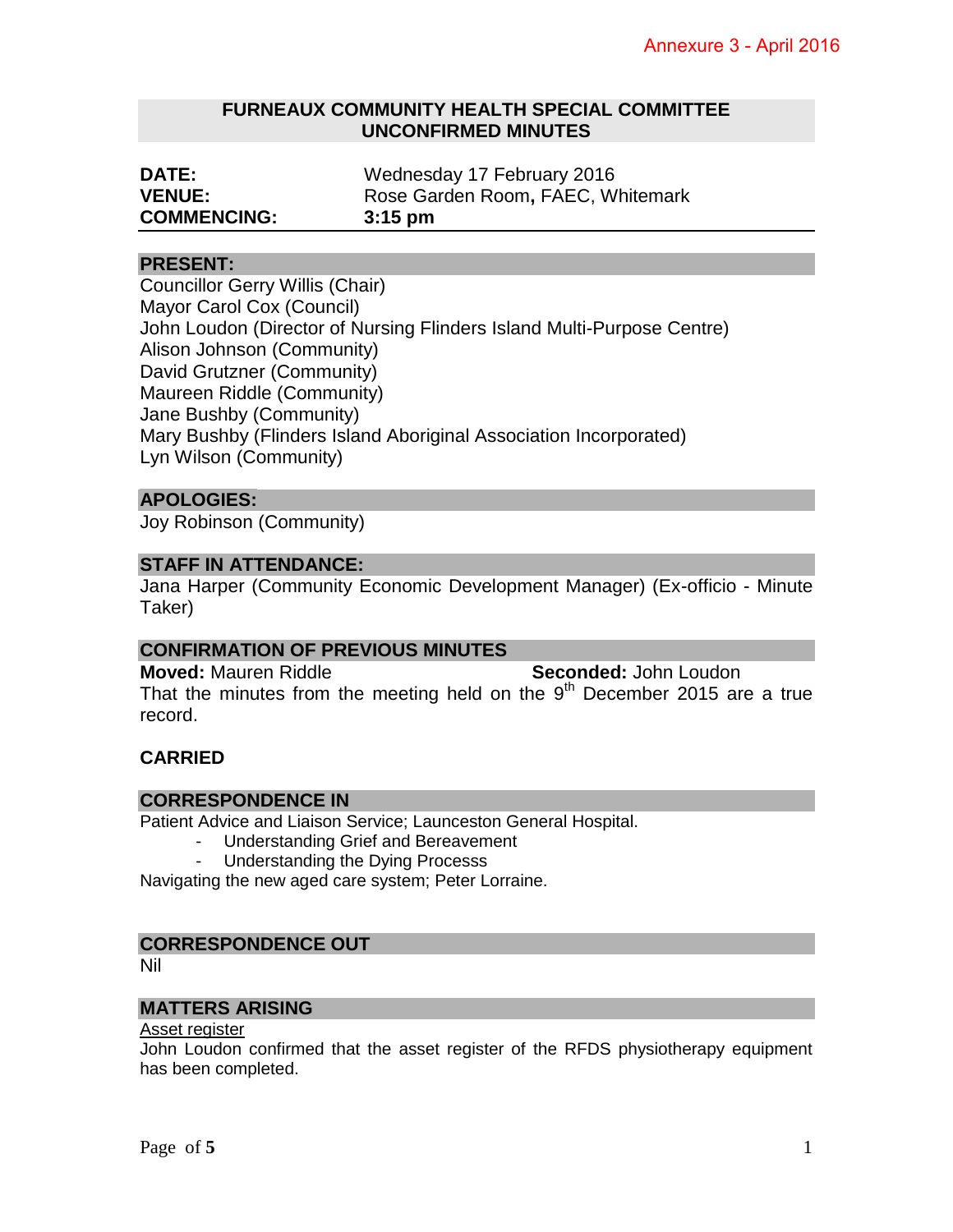John informed members that a MPC room is being reconfigured to accommodate the equipment.

#### Information booklet for the community

John Loudon and Mary Bushby updated members on the progress for the health service information booklet. John presented the old Health Directory example and also a brochure distributed by the Tasmanian Health Service (THS) "A handbook for patients, their families, or carers travelling to (either Royal Hobart or Launceston General Hospital)". These handbooks are distributed from the General Practice, the Flinders Island Multi Purpose Centre, and also given to patients by health service staff when required.

John suggested that this handbook contained similar information Members are seeking in the 'Information booklet for the community' such as accommodation, however, does not include many ancillary health services such as oral health, radiography etc.

Members were supportive of John's suggestion that he could write to THS on behalf of the Committee thanking and showing appreciation to the THS for the production of the information booklet with a suggestion of reviewing the booklet (last updated August 2012) and for the THS to consider incorporating health services and support services that are not currently included.

Members discussed the importance of reminding the community about costs to access RFDS services if required and how to help create awareness to community (particularly new residents) of how to access health service related information.

The Mayor suggested that it maybe timely for another reminder on RFDS service access to be included in the Mayor's column in the next edition of Island News. Members were all supportive.

Discussion also occurred by members that the Council rates notice could be a good means of disseminating health service information.

#### Disability Access Facility Plan for Launceston Airport

Mayor Carol Cox informed members that a self opening door to the Launceston Airport Sharp Terminal has been installed; Sharp Terminal directional signage is installed in the main terminal where baggage collection is located; the Sharp directional sign at the round about is being reconsidered; and more directional signs from the main terminal to Sharp is also being considered. Annual cardholders also have a 10-minute grace to drop bags off whilst in the car park. The Chair congratulated the Mayor for the work that has gone on to help facilitate these positive changes. The Mayor recognised that the Flinders Island Tourism & Business Incorporated has also been very active in this space.

#### Suicide prevention.

The Chair recognised that 'suicide prevention' was now an item that has been covered by the recent new fortnightly visits by RAW. John added that the Community Health Nurse would also be attending a suicide prevention type training course in Launceston.

#### Palliative care

The peak body for palliative care in Tasmania, the Tasmanian Association for Hospice and Palliative Care (TAHPC) are providing a number of training courses to help increase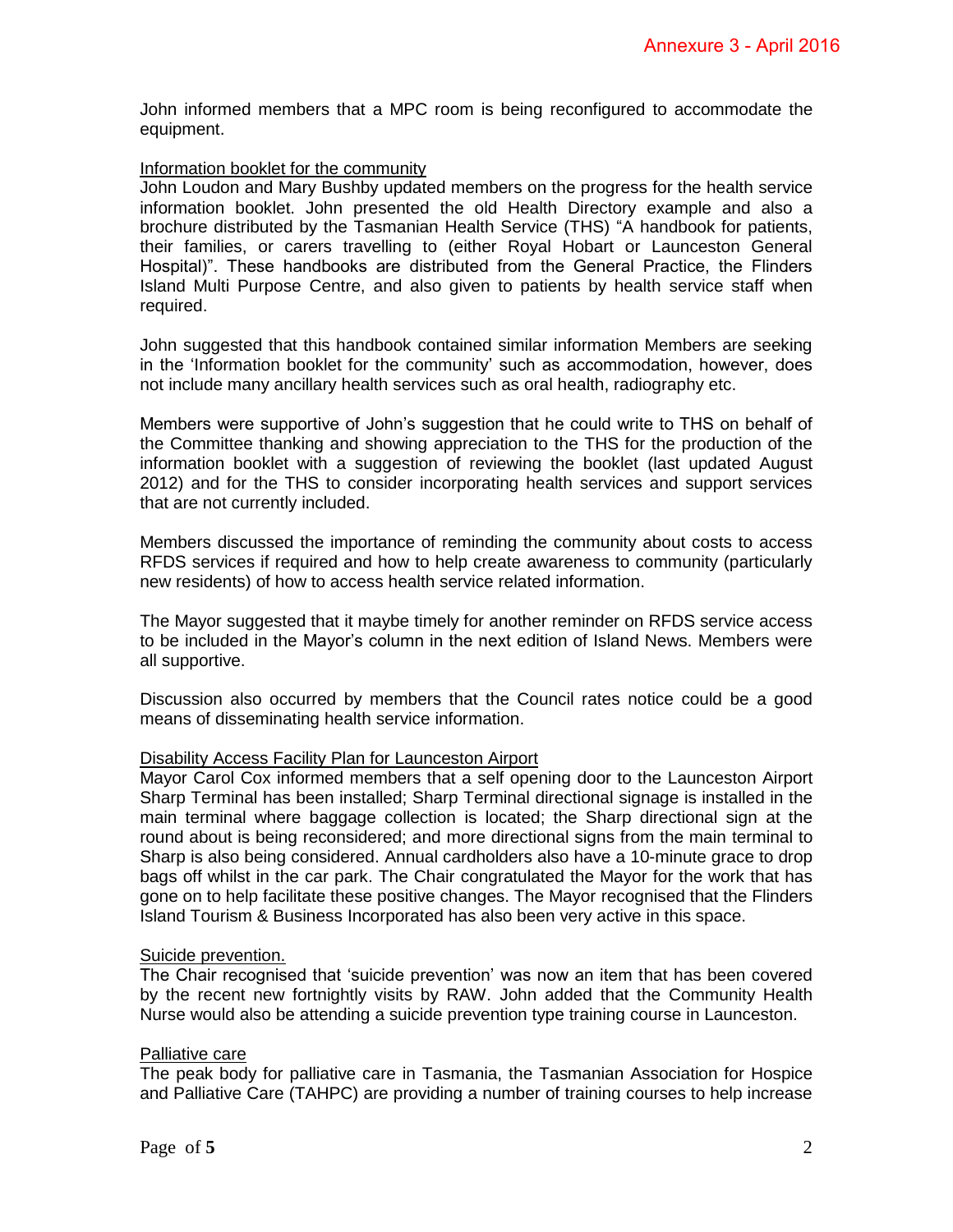community awareness and understanding of grief and loss and to help support community recognition that death is a natural party of life.

The 2016 TAHPC training schedule and information session was sent to members post the last meeting and was discussed by Members at this meeting. The Committee acknowledged that the session "Advance Care Planning and the Tasmanian Advance Care Directive" education and training topic would be of value to the community.

Jana Harper will follow-up with TAHPC to help facilitate and coordinate this training session opportunity offered by TAHPC.

#### Integrated Living

John Loudon provided extra detail to Members on the Integrated Living facilitated sessions to be held on Flinders Island Monday 29<sup>th</sup> February at the Flinders Island Multi-Purpose Centre that members have been invited to.

The "Aging at Home – Navigating the new Aged Care system" forum, to be hosted by 'integratedliving Australia Ltd' an in-home care services operator, will outline the expansion of services the organisation will now offer on Flinders Island, and how customers can best access the new commonwealth government aged care system, My Aged Care. Representatives from the Department of Health, Centrelink and COTA will also be on hand at the information sessions to answer all questions from participants.

There are two sessions to be held, one for community 12pm – 2:30pm that includes lunch and another specific for service provider's 2:45 – 4:45pm. John suggested to Members that it would also be of value attending the service provider session.

John also informed Members that Centrelink would be offering 'free seminars for your financial future' on Tuesday 1<sup>st</sup> March at the Flinders Island Multi-Purpose Centre. (Members are provided a copy of the flyer in the Appendix for detailed information.)

## **OTHER BUSINESS**

#### **Item 1 RAW Rhonda Gee-Mackrill Visit**

RAW outreach worker north, north east Tasmania, Rhonda Gee-Mackrill provided members with a briefing on the services provided to rural, remote and isolated areas on mental and physical health support service.

Rhonda is very open to suggestions on how RAW can be of value to the community whether this is by providing training to community, such as psychological training, or being present at local events to increase community awareness of RAW and the assistance that the can provide.

Alison Johnson invited Rhonda to have a stall at the next Lions Club market held in early March.

#### **NEXT MEETING**

The next meeting will be held Wednesday  $6<sup>th</sup>$  April in the Strzelecki Room, Flinders Island Multi-Purpose Centre at 3:15pm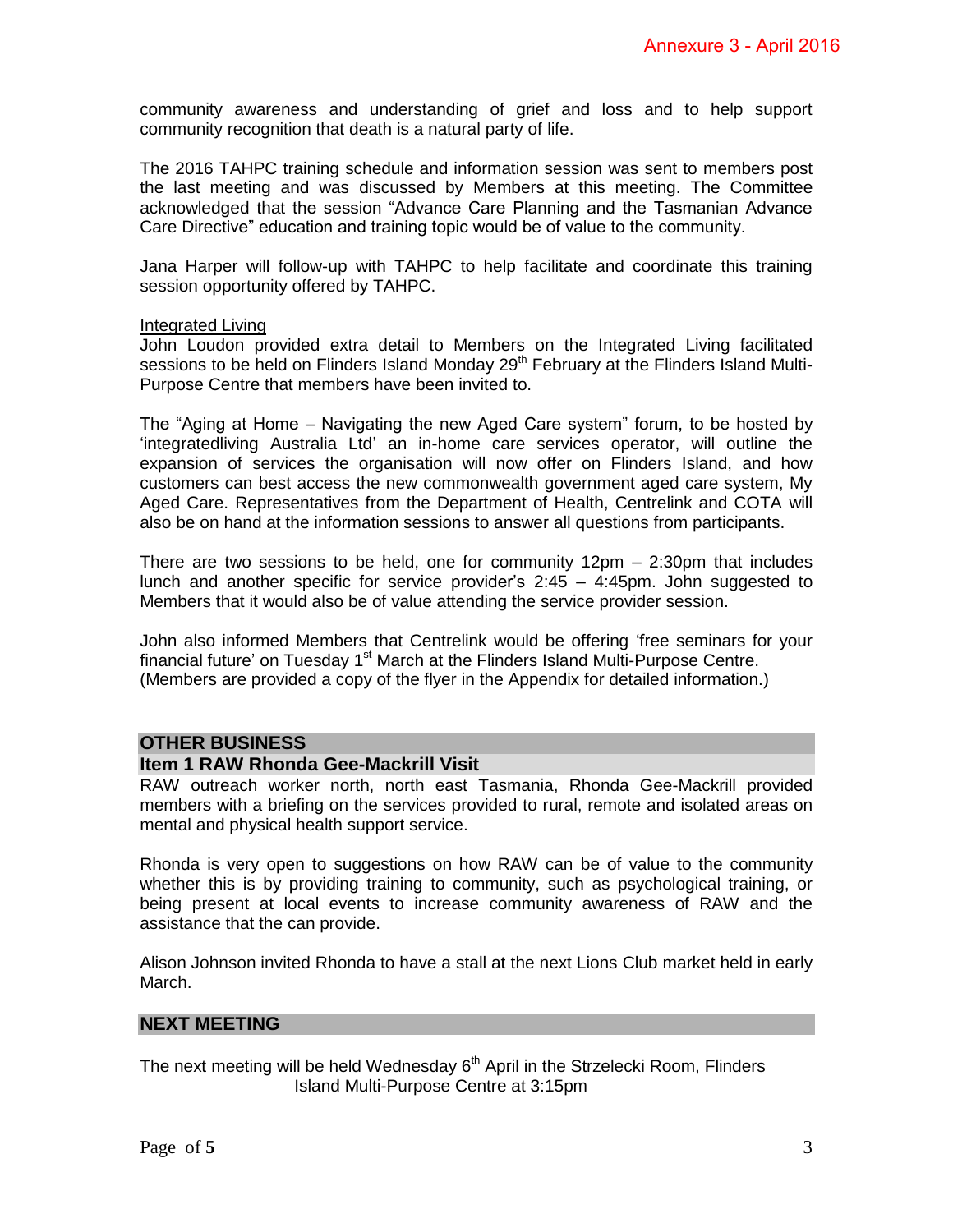# **CLOSURE Meeting Closed at 4:55pm.**

**Appendix 1.**